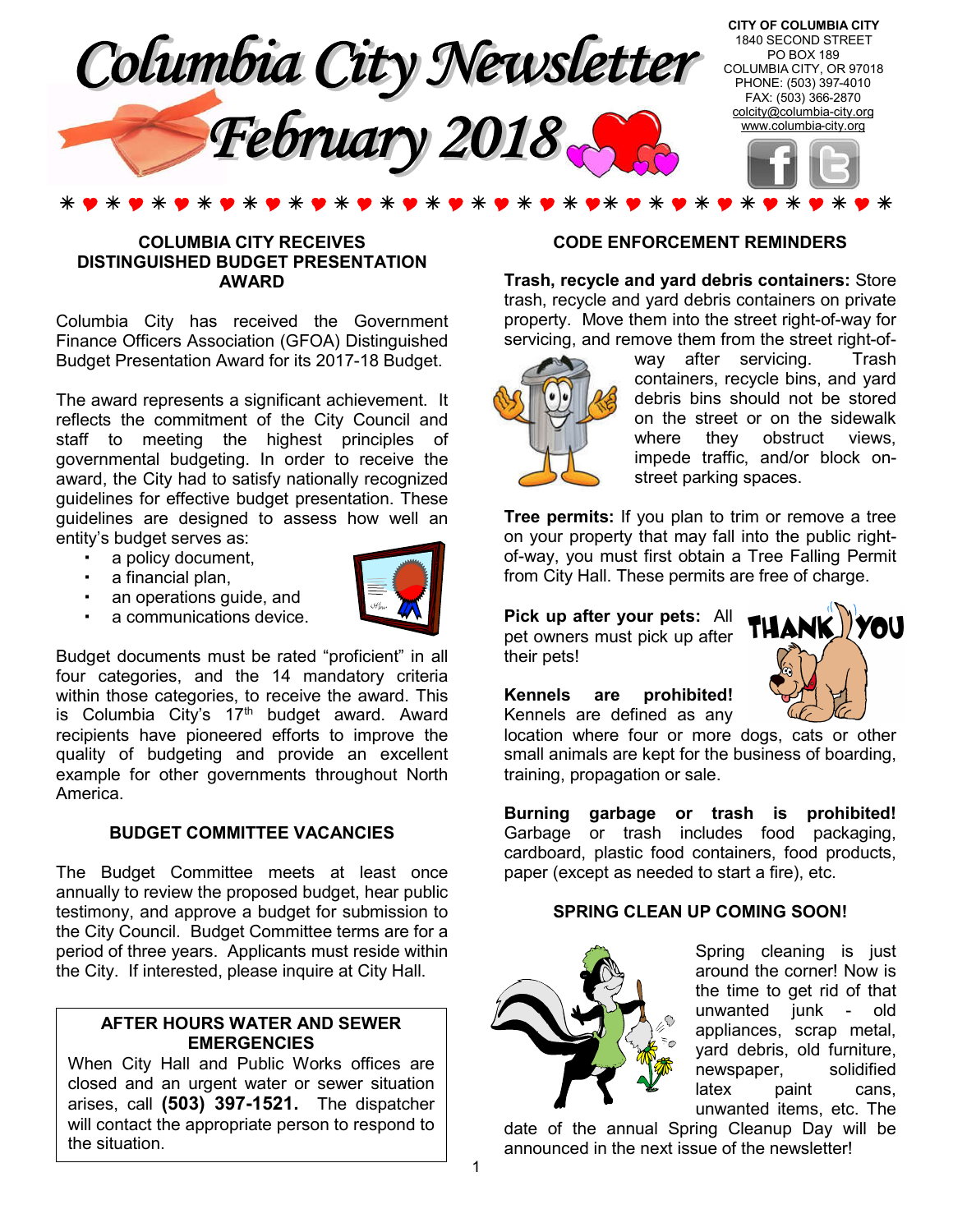### **BUSINESS LICENSE REMINDER**

Now is the time of year to renew business licenses for the new 2018 year. Be advised that late fees or penalties may apply if the license is not purchased prior to starting work. Business license



applications are available on our website at www.columbia-city.org. If you have any questions about business licenses please contact City Hall.

### **2018 BOTTLE BILL EXPANSION**

As of January 1, 2018, additional beverages have been included in Oregon's Bottle Bill and have a refund value of 10 cents per container.

**Included:** Most beverages in bottles and cans that are sold in sealed glass, metal, and plastic sizes ranging from 4 ounces up to 1.5 liters will have a refund value of 10 cents. Some of the common beverages that are now included are:

- Coffee/Tea
- Kombucha
- Energy and Sports Drinks
- Hard Cider
- Juice
- Protein Drinks

Soda, beer and water in sizes of 3 liters or less still have a refund value of 10 cents.

**NOT Included:** Beverages that are NOT included:

- Wine/Distilled Spirits
- Milk (dairy and plant-based)
- Infant Formula
- Meal-Replacement Drinks

The refund value on all beverage containers included in Oregon's Bottle Bill is 10 cents regardless of what is written on the label.

# ORECON

Bottle Bill

### **VALENTINE'S TEA**

The Caples House Museum, 1925 First Street, will host an old-fashioned Afternoon Tea with food, desserts and a program you can't "bear" to miss! The event is on Sunday, February



11, 2018, from 2 to 4 pm. The cost is \$25.00 for



adults, \$10.00 for children 12 & under. For reservations and tickets call (503) 397-5390 or send an email to capleshouse@comcast.net. *Note: The Caples House hosts tea every Friday all year long from 2 to 4 pm.*

### *UNPREPARED* **A SEISMIC AWARENESS EVENT**

The American Society of Civil Engineers (ASCE) and the Portland Post of the Society of American Military Engineers (SAME) will hold a community awareness event to highlight seismic risks and vulnerabilities in Oregon. The event will be held in the Clatskanie Cultural Center, 75 S. Nehalem Street, Clatskanie, on February 6, 2018, 6-9 pm.

The Columbia County Emergency Management is partnering with the City of Clatskanie, Clatskanie PUD, and Clatskanie Cultural Center to host the event. ASCE will present a showing of the Oregon Public Broadcasting and Oregon Field Guide documentary *UNPREPARED*. A panel of local engineers and emergency managers as well as Allison Pyrch, a geotechnical engineer featured in the documentary, will be available for questions following the film. The panel will answer questions about the Cascadia Event as well as other local seismic risks and how Columbia County and Western Oregon are preparing. The event is free and open to all ages. The Clatskanie Senior Parents will be selling food and drinks for the event. Door prizes will be awarded at the conclusion of the event.

The award winning *UNPREPARED* documentary



highlights our seismic risks in Oregon and the potential for major disruption after the expected 9.0 Cascadia earthquake and tsunami. It also starts the conversation about what we as Oregonians can do to be more prepared, both individually and as a community.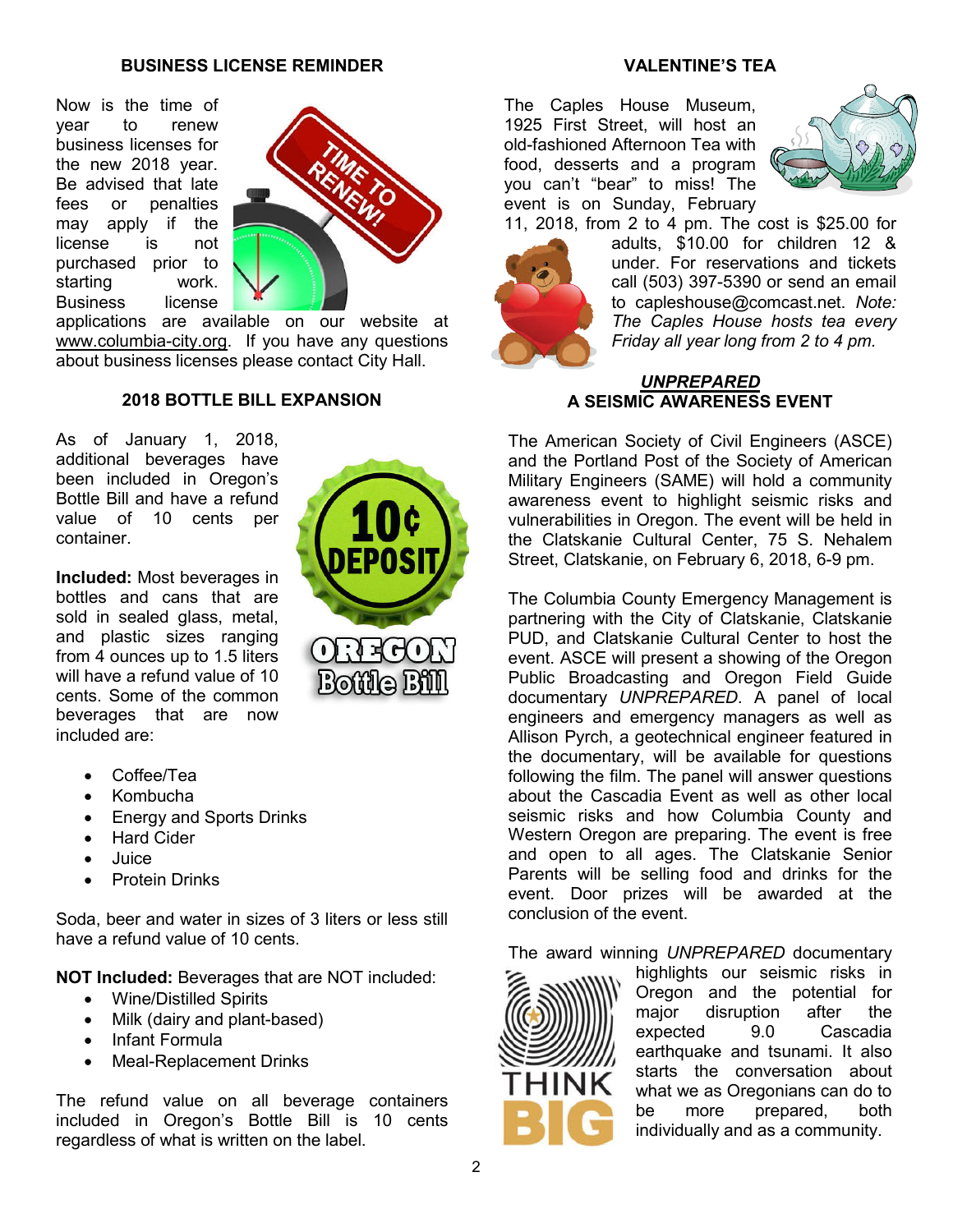### **HOW TO SHELTER IN PLACE DURING A CHEMICAL OR RADIATION EMERGENCY**

**What Shelter-in-Place Means:** One of the instructions you may be given in an emergency where hazardous materials may have been released into the atmosphere is to shelter-inplace. This is a precaution aimed to keep you safe at times when an evacuation would be more risky. (This is not the same thing as going to a shelter in case of a storm.) Shelter-in-place means selecting a small, interior room, with no or few windows, and taking refuge there. It does not mean sealing off your entire home or office building.

**Why You Might Need to Shelter-in-Place:** Chemical, biological or radiological contaminants may be released accidentally, by a truck, a train, or a facility, or intentionally by a terrorist. Should this occur, information will be provided by local authorities by television and radio stations, by a telephone call through the Columbia Alert Network (CAN), and by social media technologies on how to protect you and your family. The important thing is for you to follow the instructions of local authorities and know what to do if they advise you to shelter-in-place and keep a television and radio on to receive further information and instructions.

### **How to Shelter-in-Place:**

Close and lock all windows and exterior doors.

- If you are told there is danger of explosion, close the window shades, blinds or curtains.
- **Turn off all fans, heating and air conditioning** systems.
- Close the fireplace damper.
- Get your family disaster supplies kit and make sure the radio is working.
- Go to an interior room without windows that's above ground level. In the case of a chemical threat, an above-ground location is preferable because some chemicals are heavier than air, and may seep into basements even if the windows are closed.
- Bring your pets with you, and be sure to bring additional food and water supplies for them.
- It is ideal to have a hard-wired telephone in the room you select. Call your emergency contact and have the phone available if you need to report a life-threatening condition.
- If possible, you may want to use duct tape and plastic sheeting (heavier than food wrap) to seal any large cracks around the door and any vents into the room. This is only an extra precaution.

 Keep listening to your radio or television until you are told all is safe or you are told to evacuate. Local officials may call for evacuation in specific areas at greatest risk in your community.

Local officials on the scene are the best source of information for your particular situation. Following their instructions during and after emergencies regarding sheltering, food, water and clean up methods is your safest choice.



*Anhydrous ammonia escapes from a derailed train in Florida.*

### **COLUMBIA CITY T-SHIRTS FOR SALE AT CITY HALL**

Select from three Columbia City T-shirts - one in grey with a front pocket, one in navy blue, and one in white. The grey shirt has the design on the front pocket and on the back of the shirt.



 *Grey Sternwheeler Shirts: Small-XL - \$15 2XL - \$16*



 *Navy Blue Fish Shirts: Small-XL - \$10 2XL - \$11 3XL - \$12*



 *Nautical Flag Shirts: Small-XL - \$15 4XL - \$18*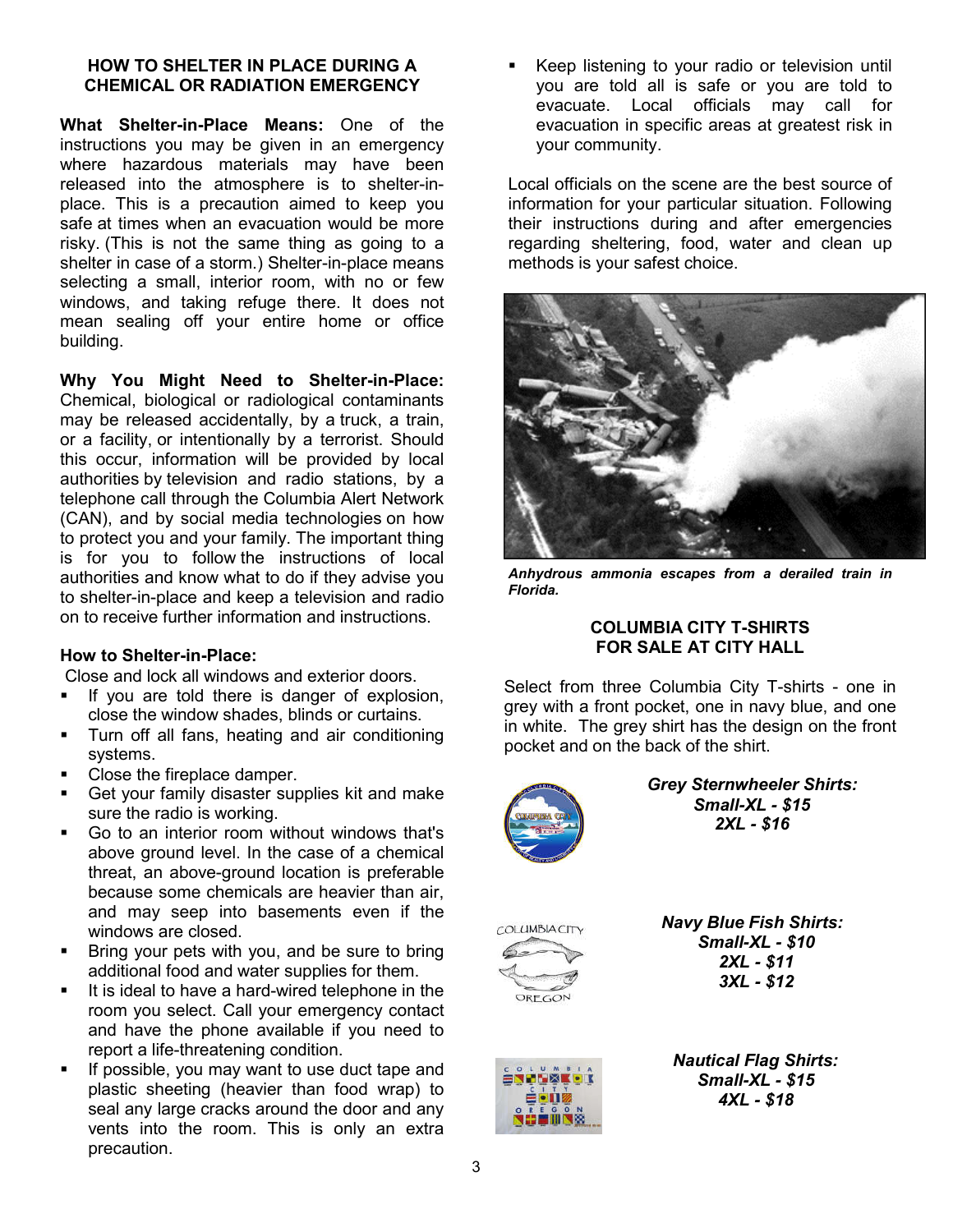### **POLICY ACTIVITY REPORT DECEMBER, 2017 – JANUARY, 2018**

See below for the Police Department's activity during the most recent reporting period. Please feel free to contact me, or any of your police officers, with feedback or further questions that you may have.



Stay safe ~ Chief Michael S. McGlothlin

**ACTIVITY REPORT:** Your police officers answered 674 calls for service; both self-initiated as well as dispatched calls, during the reporting period. Although many of these calls were selfinitiated by officers of this department, we have summarized below both significant community policing and criminal investigations that we have conducted. Additionally, within the reporting period we have conducted investigations and/or arrests in the following types of cases: Criminal Mischief, Criminal Trespass, Domestic and Disturbance Calls, Drug Activity, Harassment, Hit and Run Traffic Crash, Juvenile Investigations, Prowler/Suspicious Persons, Theft, and Warrant Service.

### **COMMUNITY POLICING ACTIVITY:**

Residential Security Checks: 173 Area Patrols: 42 Foot Patrols: 23 Assist the Public: 11 Disabled Vehicles/Hazards: 6 Assistance to Outside Agencies: 27 Ordinance Violation Complaints: 7 Radio Calls: 31 Animal Complaints: 6 Parking/Traffic Complaints: 5 Welfare Checks: 3 Alarm Calls: 7 Found Open Doors: 4 Reserve Police Officer Hours Worked: 206.75

### **CRIMINAL ACTIVITY/INVESTIGATIONS:**

Investigative Follow Up's: 28 Suspicious Circumstances, People, or Vehicles: 10 Traffic Stops: 87 Harassment: 1 Criminal Mischief: 1 Criminal Trespass: 3 Theft: 2 Disturbance and Domestic Violence Calls: 8 Juvenile Investigations: 2 Warrant Service: 1

Drug Investigations: 2 Hit and Run Investigations: 1

### **CALLS OF INTEREST:**

- 1. Criminal Trespass Investigation in the 100 block of E Street on December 13, 2017. A male juvenile suspect was identified and the case was forwarded to the Columbia County Juvenile Department.
- 2. Juvenile Investigation in the 3000 block of  $6<sup>th</sup>$ Place on December 13, 2017. A male juvenile suspect was identified and the case was forwarded to the Columbia County Juvenile Department.
- 3. Juvenile Investigation in the 2000 block of  $7<sup>th</sup>$ Street on December 17, 2017. Investigation remains open.
- 4. Theft Investigation in the 1700 block of 7<sup>th</sup> Street on January 8, 2018. Investigation remains open.
- 5. Theft Investigation in the 3300 block of Tahoma Street on January 25, 2018. Investigation remains open.
- 6. Driving While Suspended and Warrant Arrest in the area of Highway 30 and Pacific Street on January 26, 2018. Rhonda Graham, 44, of Rainier, Oregon was arrested and transported to the Columbia County Jail.
- 7. Hit and Run Traffic Crash Investigation in the 2700 block of  $6<sup>th</sup>$  Street on January 27, 2018. Investigation remains open.

### **SNOWMAN FOUNDATION DONATES BABY GRAND PIANO TO COMMUNITY HALL**

Michael Allen Harrison's Snowman Foundation is a non-profit organization dedicated to providing instruments, instruction and inspiration to deserving children. Last month, the Snowman Foundation donated a baby grand piano to the Columbia City Community Hall.



In keeping with the Snowman Foundation's vision of providing children with access to music through inspiration, instruments and instruction, the Community Hall and the baby grant piano will be made available to music instructors and their students for recitals, programs, and practices. For more information, please contact City Hall by calling 503-397-4010.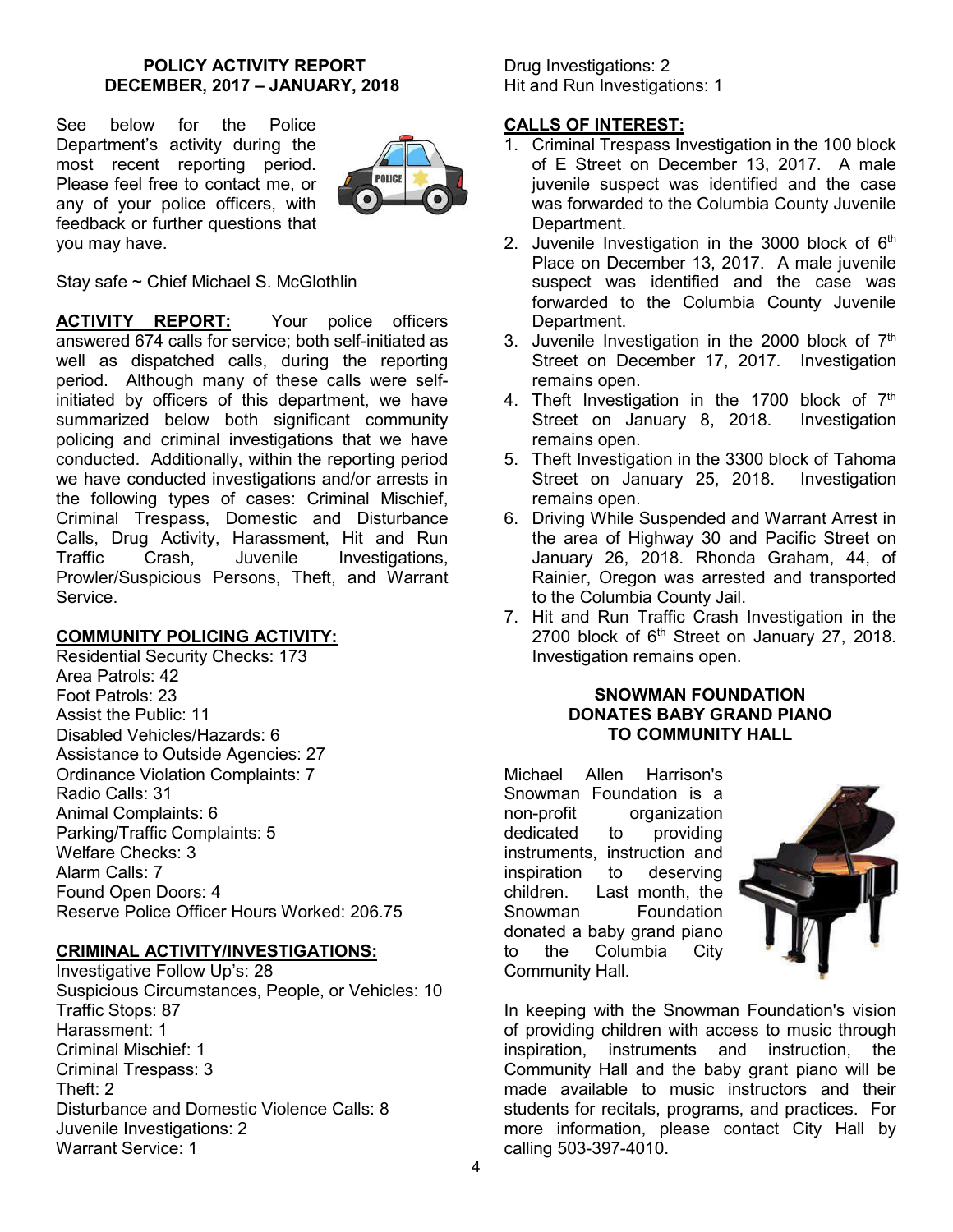### **WHAT RESIDENTS CAN DO TO PROTECT DRINKING WATER SUPPLIES**

Columbia City residents can take an active role in protecting the City's drinking water from contamination.

### **Participate in a Household Hazardous Waste Event:**

The Columbia County Transfer Station will hold a free Household Hazardous



Waste Event on **Saturday, February 24, 2018 from 8 am to noon**. For more information regarding the event or any other solid waste issues, see the full article on page 6 or contact Columbia County Transfer Station by calling (503) 366-2613.

### **Substitute less hazardous substances for products used in the home:**

- Read the label before you buy, and buy the least-hazardous product available to do the job.
- **Buy fragrance-free when possible. Perfumes** and fragrances can contain hazardous chemicals and trigger an asthma attack or affect those with sensitive skin.
- **Buy the least harmful garden products. Consult** the Grow Smart Grow Safe: A Gardener's Guide website at www.growsmartgrowsafe.org or download the Grow Smart iPhone App.
- Choose products that carry the "Safer Choice" label which identifies products that meet the U.S. EPA Safer Product Standards.
- Choose safer art supplies, toys, and plastics and avoid products that contain mercury.

### **When using products at home:**

- Follow product label instructions.
- Never mix household cleaning products some mixtures make a poisonous gas.
- **Use safer methods for common household jobs** such as hand washing, laundry, painting, etc.

### **Car care:**

- Check your car for oil or other fluid leaks, and repair leaks quickly.
- Dispose of waste oil properly never in drains or on the ground. Recycle oil at a car care center or hazardous waste center.

### **LOST AND FOUND**

A key on a lanyard was found in front of City Hall. If you think it might be yours, please contact City Hall.

### **LIBRARY NEWS**

**Library news:** We are upgrading our Library software and computer. Now you can see what the Library has from your home computer or smart phone because our catalog is now online! Visit: https://columbiacitycommunitylibrary.follettdestiny.c om to use it. You will still need to check out material at the Library. We hope it will make the Library easier for you (and us!) to use. We'd love nothing more than to double our circulation!

**Check out our used book store!** Second Hand Prose is open any time the Library is open! Be sure and stop in.

**Children's Craft Saturday:** Hey kids, join us and make Valentine pop-up cards and more! Visit the Columbia City Library on Saturday, February 10th, from noon to 2 pm.

**New Books:** We added 122 items to the Library during the past month. Some recent additions to our Library include:

*Under the Wide and Starry Sky* by Nancy Horan *A Legacy of Spies* by John Le Carre *The Luminous Heart of Jonah S.* by Gina Barkhordar Nahai *Midnight Sun* by Jo Nesbo *Diary of a Wimpy Kid: Old School* by Jeff Kinney *Elon Musk: Tesla, SpaceX, and the Quest for a Fantastic Future* by Ashlee Vance *The Quartet: Orchestrating the Second American Revolution, 1783-1789* by Joseph Ellis *Collapse of Dignity: The Story of a Mining Tragedy and the fight against greed and corruption in Mexico* by Gomez Urrutia *Getting Physical: The Rise of the Fitness Culture in America* by Shelly McKenzie

*The Best in Tent Camping, Oregon* by Jeanne Pyle *The Lord of the Rings* by JRR Tolkien (Audiobook) *The Woman in Cabin 10* by Ruth Ware (Audiobook) *Working Hard with the Rescue Helicopter* by Cynthia Benjamin (Read aloud book)

### **LIBRARY HOURS: Monday through Thursday 3-6 pm Saturday 10 am-2 pm**

**Storytime** - every Monday at 11 am **Kid's Craft: Valentines** – Saturday, 2/10, 12-2 pm **Friends of the Library** – Monday, 2/19 at 7 pm **Novel Quilters** – Wednesday, 2/21 at 6:30 pm **Mystery Book Club** – Wednesday, 2/28 at 7 pm Columbia City Community Library 2000 2nd Street/PO Box 189 (503) 366-8020 ccclibrary@live.com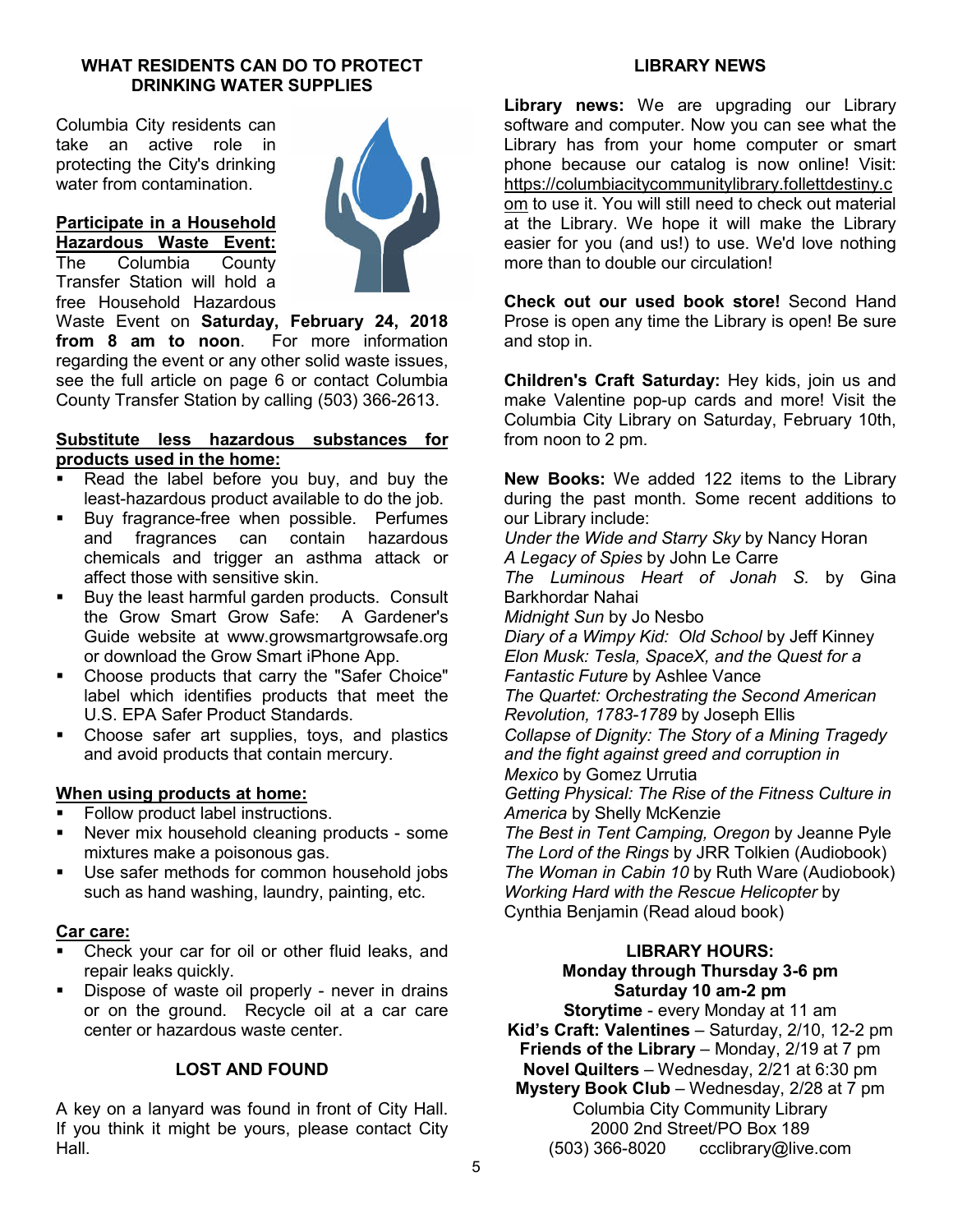### **PLANNING COMMISSION NEWS**

The Planning Commission will consider a request for a 23-lot subdivision and site development review involving 8.34 acres of property located to the west of the north end of Chimes Crest Road, south of Columbia View Heights Subdivision. The property is under the ownership of Brett Byrd, Cameron Byrd and Mark Melchert. The property involves tax lots 5128-28DB-03100 and 5128- 28D0-01600. In January, the public meeting was postponed until 6:30 pm on Tuesday, February 20, 2018, in the Council Chambers of the City Hall.

Subdivision requests and site development reviews are limited land use decisions, which do not involve a public hearing. Interested persons were previously invited to submit written testimony by January 3, 2018.

The Planning Commission's decision must be based on findings that a specific set of criteria have been or have not been met. Comments submitted in regard to these land use applications should be directed toward applicable sections of the Columbia City Development Code. Approval is subject to the applicant demonstrating compliance with the requirements of Chapter 7.45, R-2 Moderate Density Residential Zone, Chapter 7.92, Street and Utility Improvement Standards, Chapter 7.96 Landscaping, Screening and Fencing, Chapter 7.100 Off-Street Parking and Loading Requirements, Chapter 7.120 Site Development Review, Chapter 7.154 Land Division: Subdivision; and Chapter 7.164 Procedures for Decision Making: Limited Land Use Decisions.

Copies of all documents related to the application are available for review at the City Hall located at 1840 Second Street, Columbia City, Oregon. Copies can also be purchased at cost.



### **WATER CONSERVATION TIP**

Insulate hot water pipes to reduce the amount of water that must be run in order to get hot water from the faucet.

### **HAZARDOUS WASTE EVENT**

The Columbia County Transfer Station will hold a Household Hazardous Waste Event on **Saturday, February 24, 2018 from 8 am to noon**. The following hazardous waste materials are accepted during the event:

- $\checkmark$  Pool and spa chemicals
- $\checkmark$  Lawn/garden chemicals
- $\checkmark$  Pesticides/herbicides
- Light ballasts *- remove from light fixture*
- $\checkmark$  Fluorescent tubes
- $\checkmark$  Art/hobby chemicals
- $\checkmark$  Solvents/thinners
- Batteries *only car, rechargeable, button - no alkaline batteries*
- Gasoline/diesel/fuels
- $\checkmark$  Cleaners/detergents
- $\checkmark$  Poisons
- $\checkmark$  Fireworks/flares
- $\checkmark$  Ammunition
- $\checkmark$  Items containing mercury
- $\checkmark$  Propane cylinders
- $\checkmark$  Compressed gas cylinders

### *Bring product in original container and secure your load*

### Items **NOT** accepted during the event:

- $\circledcirc$  Garbage or trash
- $\circ$  Asbestos
- $\heartsuit$  Unwanted/unused pharmaceuticals or medicine - *St. Helens Police Department accepts unused prescriptions*
- $\Diamond$  Liquid in containers larger than 5 gallons

The following are not household hazardous waste and are accepted at the Transfer Station anytime, Monday through Saturday, 8 am to 5 pm:

- Latex and acrylic paint, oil-based paint, enamel, stains, lacquers, shellacs, varnishes, primers
- Used motor oil and antifreeze
- Medical sharps *must be in sealed, punctureproof containers (available at local pharmacies, at the Transfer Station scale house, or Walmart)*

# **Toxic.Free.Home.**



Participate In Your Local Household Hazardous Waste Roundups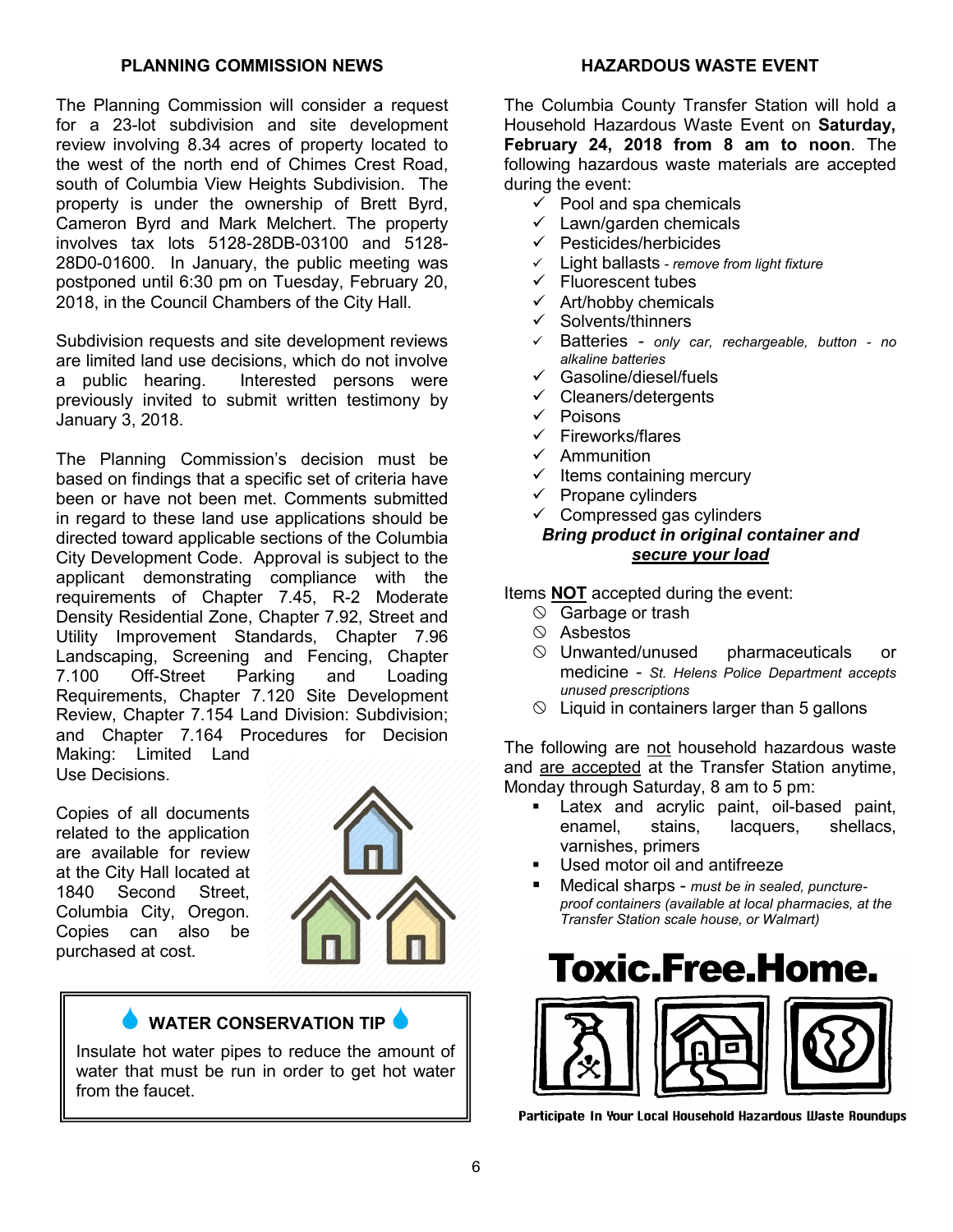### **MONTHLY MEETING AND EVENT CALENDAR - FEBRUARY 2018**

| February 1 <sup>st</sup>  | 6:00 p.m.     | Regular City Council Meeting at City Hall      |
|---------------------------|---------------|------------------------------------------------|
| February 5th              | 2:30 p.m.     | Audit Committee Meeting at City Hall           |
| February 15th             | 6:00 p.m.     | Regular City Council Meeting at City Hall      |
| February 19th             | <b>CLOSED</b> | City Hall is closed on President's Day         |
| February 20th             | 6:30 p.m.     | Planning Commission Meeting at City Hall       |
| February 21 <sup>st</sup> | 6:00 p.m.     | Water and Sewer Committee Meeting at City Hall |
| February 27th             | 5:00 p.m.     | Parks Committee Meeting at City Hall           |



Valentine's Day comes early to the Columbia City Community Library this year.....at least for the kids. Bring your kids and come join us on Saturday, February 10th from noon to 2 pm for a fun filled crafts day. The kids will be making pop-up cards and more!

### AUTOMATIC BILL PAY CUSTOMER AUTHORIZATION FORM

Automatic bill payment pays your water and sewer utility bill through an **automatic deduction from your designated bank account**. You'll still receive your monthly utility bill showing your water usage and other charges, and then the amount due will be automatically deducted from either your specified checking or savings account. The automatic deduction will occur on or after the 10th of the month. Automatic bill payment is easy to set up, and even if you're on vacation or ill, you'll never have to worry about paying your bill again.

I authorize you and the financial institution listed below to initiate electronic debit entries, and if necessary, credit entries and adjustments for any debit entries in error to my (please check one):

### **Checking Account or Savings Account**

on the 10<sup>th</sup> of each month. This authority will remain in effect until I have cancelled it in writing. This request has been made for the following account and service address:

| <b>COLUMBIA CITY WATER ACCT#:</b>         | <b>SERVICE ADDRESS</b>     |  |
|-------------------------------------------|----------------------------|--|
| PHONE NUMBER                              | <b>E-MAIL ADDRESS</b>      |  |
| <b>FINANCIAL INSTITUTION</b>              | <b>BRANCH</b>              |  |
| NAME (PLEASE PRINT)                       | <b>CITY &amp; STATE</b>    |  |
| <b>SIGNATURE</b>                          | <b>DATE</b>                |  |
| TRANSIT ROUTING NUMBER (must be 9 digits) | ACCOUNT NUMBER INFORMATION |  |